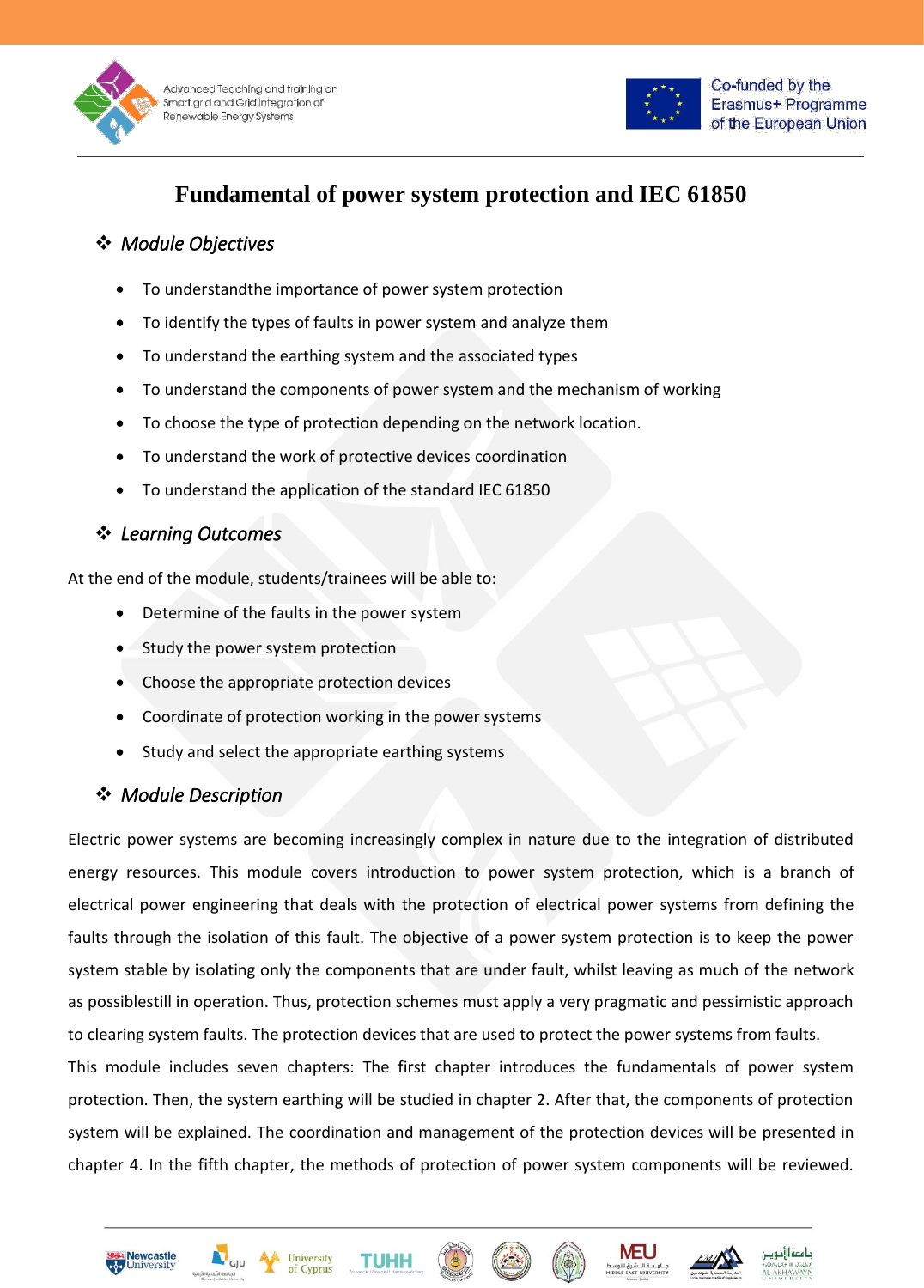



The protection of distribution/transmission networks will be explained in chapter 6. Finally, IEC 61850 standard will be presented, and its application will be also explained.

# ❖ *Module Content*

#### **Chapter 1: Fundamental of power system protection**

- Need for protection
- Faults, types, and effects
- Simple calculation of short-circuit currents
- Characteristics of a good protection

#### **Chapter 2: system earthing**

#### **Chapter 3: Components of protection systems**

- Instrument transformers: CT and VT
- Circuit breakers: types and comparison of CB types
- Protection relay: traditional, digital, and Smart relays
- Tripping batteries
- Experimental Assessment of Relay Operating Performance

#### **Chapter 4: Coordination and management of protection devices**

- Timing coordination
- Sensitive fault earth protection
- Reliability protection
- Speed protection
- Protection zones

#### **Chapter 5: Transformer, Switchgear and generator protections**

- Types of transformer fault
- Differential protection
- Types of busbar fault